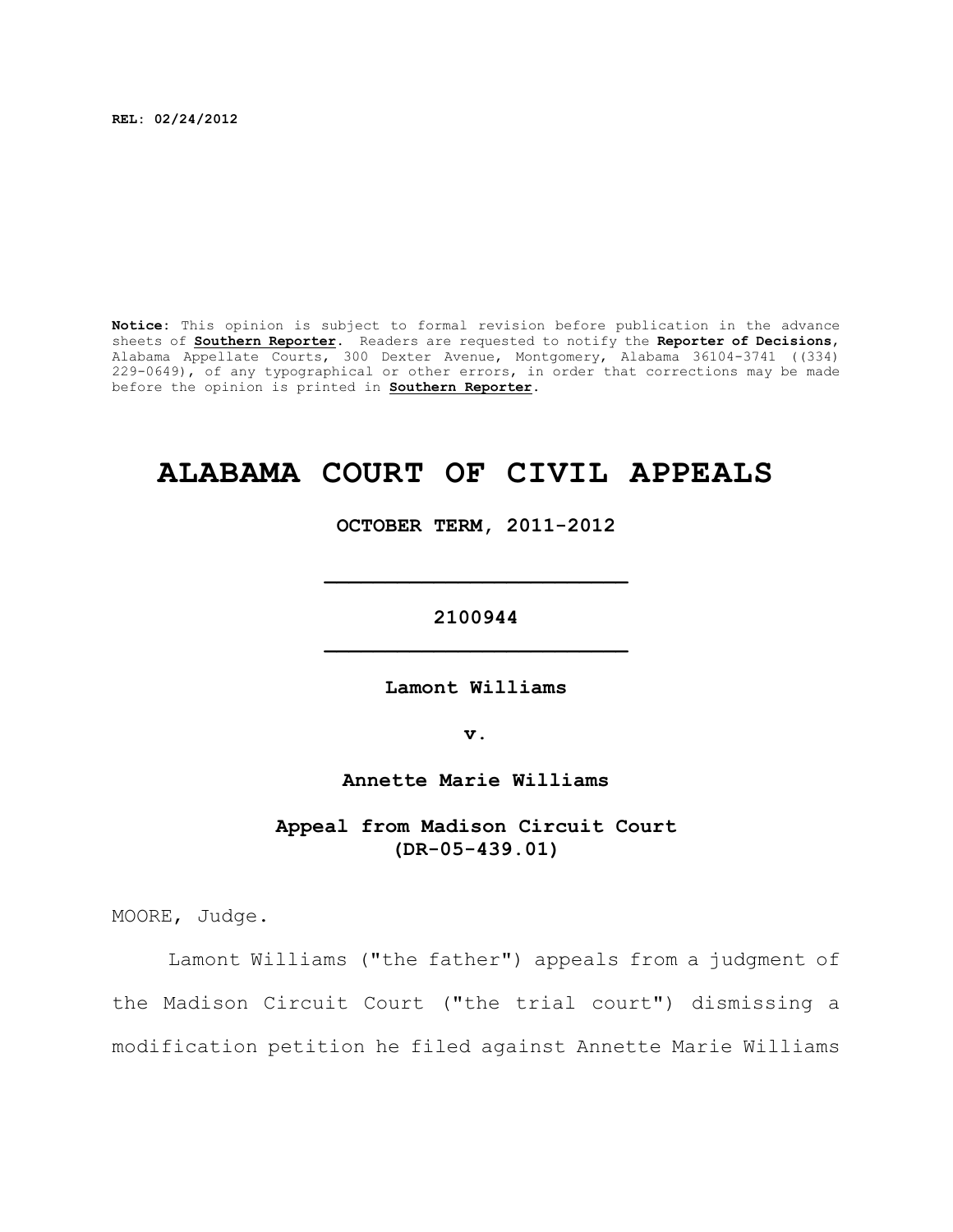("the mother") on August 6, 2009, on the ground of lack of subject-matter jurisdiction.

The father and the mother were divorced by a judgment of the Circuit Court of St. Louis County, Missouri, on June 1, 1998 ("the divorce judgment"). The divorce judgment awarded the father custody of the two minor children born of the parties' marriage. Under a section entitled "Child Support," the divorce judgment stated that the mother would not owe child support because, at that time, she was unemployed but that she would be responsible for one-half of the children's uninsured dental and medical expenses. In 2005, the father, who had moved with the children to Alabama, filed a petition in the trial court entitled "Petition to Modify Divorce Decree and Petition to Accept and Make St. Louis, Missouri Dissolution Judgment and Divorce an Alabama Divorce Decree." The clerk of the trial court designated the action initiated by that petition as case no. DR-05-439 ("the 2005 action"). The mother filed a counterclaim in the 2005 action, requesting a modification of the custody and visitation provisions of the divorce judgment. On July 18, 2006, the trial court entered in the 2005 action a judgment ("the 2006 modification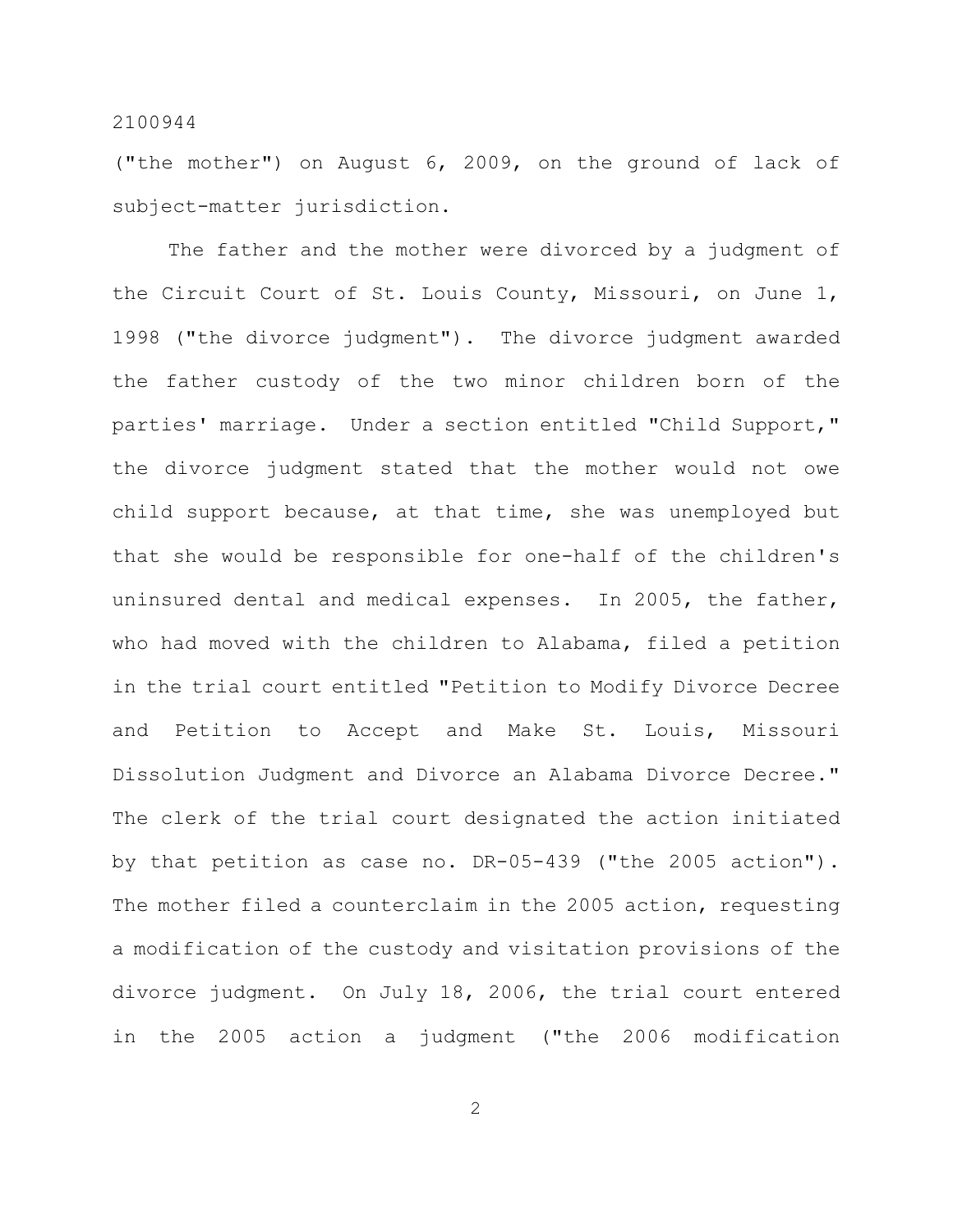judgment") purporting to modify the visitation, medical, dental, and child-support provisions of the divorce judgment.

On August 6, 2009, the father filed in the trial court a "Petition for Rule Nisi and Modification" (the action initiated by that petition is hereinafter referred to as "the 2009 action"), alleging that the mother had willfully refused to pay her share of the children's medical and dental expenses as required by the 2006 modification judgment. The father further alleged that material changes in circumstances had occurred since the entry of the 2006 modification judgment such that the mother should be required to pay monthly child support for the benefit of the parties' youngest child. The clerk of the trial court designated the 2009 action as case no. DR-05-439.01. On September 2, 2009, the mother filed an answer, pro se, denying the father's allegations.

The trial court held a hearing in the 2009 action on March 22, 2011. In that hearing, the father presented evidence of the increased financial needs of the parties' youngest child and of the incomes of the father and the mother. During the presentation of the evidence, the trial court raised an issue, sua sponte, as to whether it had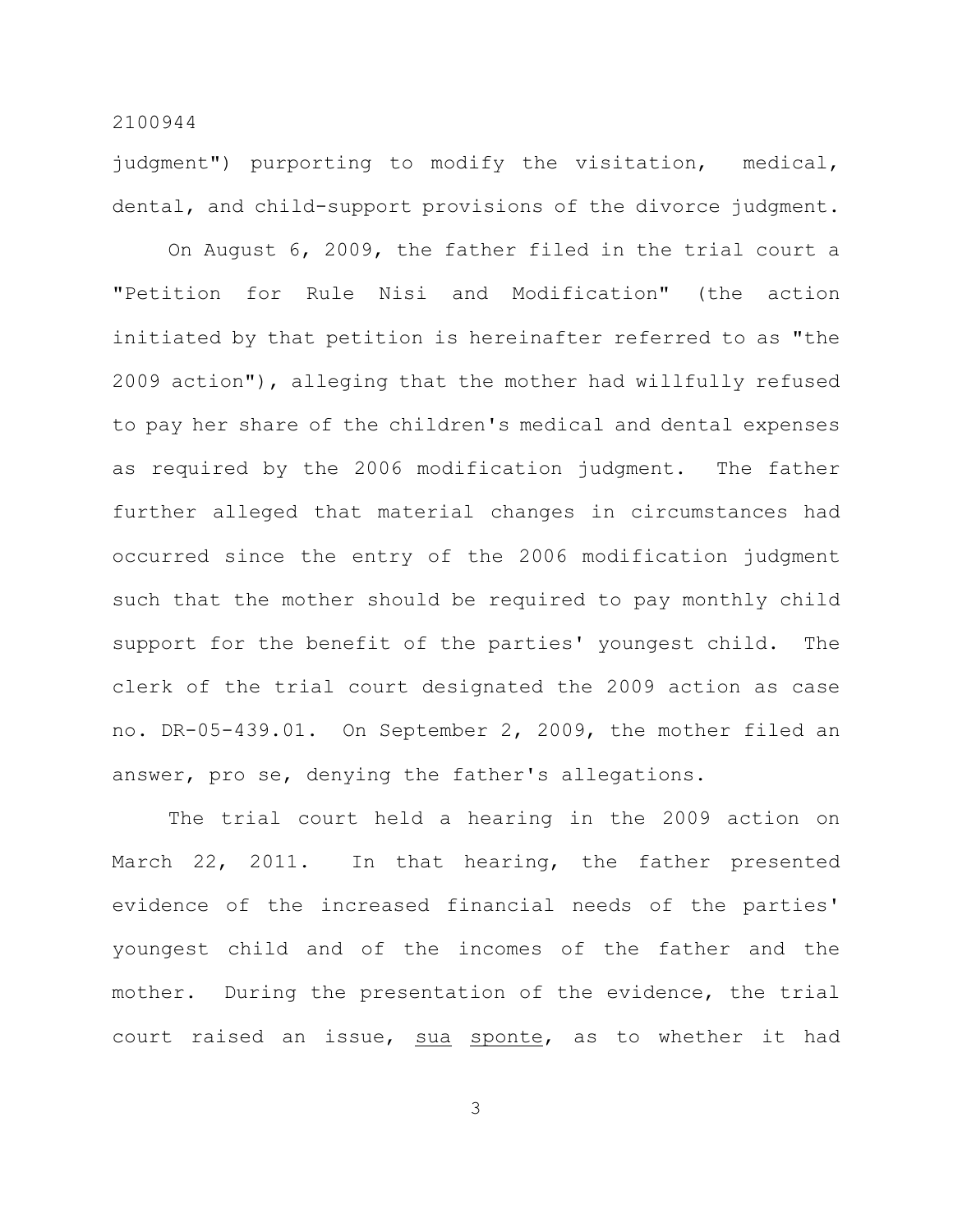subject-matter jurisdiction over the father's petition, asking the parties if the divorce judgment had been properly registered in the 2005 action as required by the Uniform Interstate Family Support Act ("the UIFSA"), Ala. Code 1975,  $$30-3A-101$  et seq.<sup>1</sup> The trial court thereafter recessed the hearing so that the parties could gather information to address the issue. The next day, the mother filed a motion to dismiss the 2009 action for lack of subject-matter jurisdiction. The trial court reconvened the hearing and advised the parties that, upon reviewing the filings in the 2005 action, it had determined that the father had not properly registered the divorce judgment.

After listening to oral argument, the trial court entered a judgment on March 28, 2011, dismissing the 2009 action. The trial court noted in that judgment that it had also set aside

<sup>&</sup>lt;sup>1</sup>See Stansbury v. Stansbury, (No. 99CA9, Aug. 9, 1999) (Ohio Ct. App. 1999) (not selected for publication) ("Although it [is] unusual for a trial court to sua sponte find it lacks jurisdiction and to declare its earlier, unappealed judgment to be void, certainly it is always appropriate for a trial court, or an appellate court for that matter, to review the matter before it to determine jurisdiction even if none of the parties have brought the issue to the court's attention. We find the matter was properly before the trial court on the objection of CSEA, and it was appropriate for the trial court to determine the jurisdictional issue sua sponte.").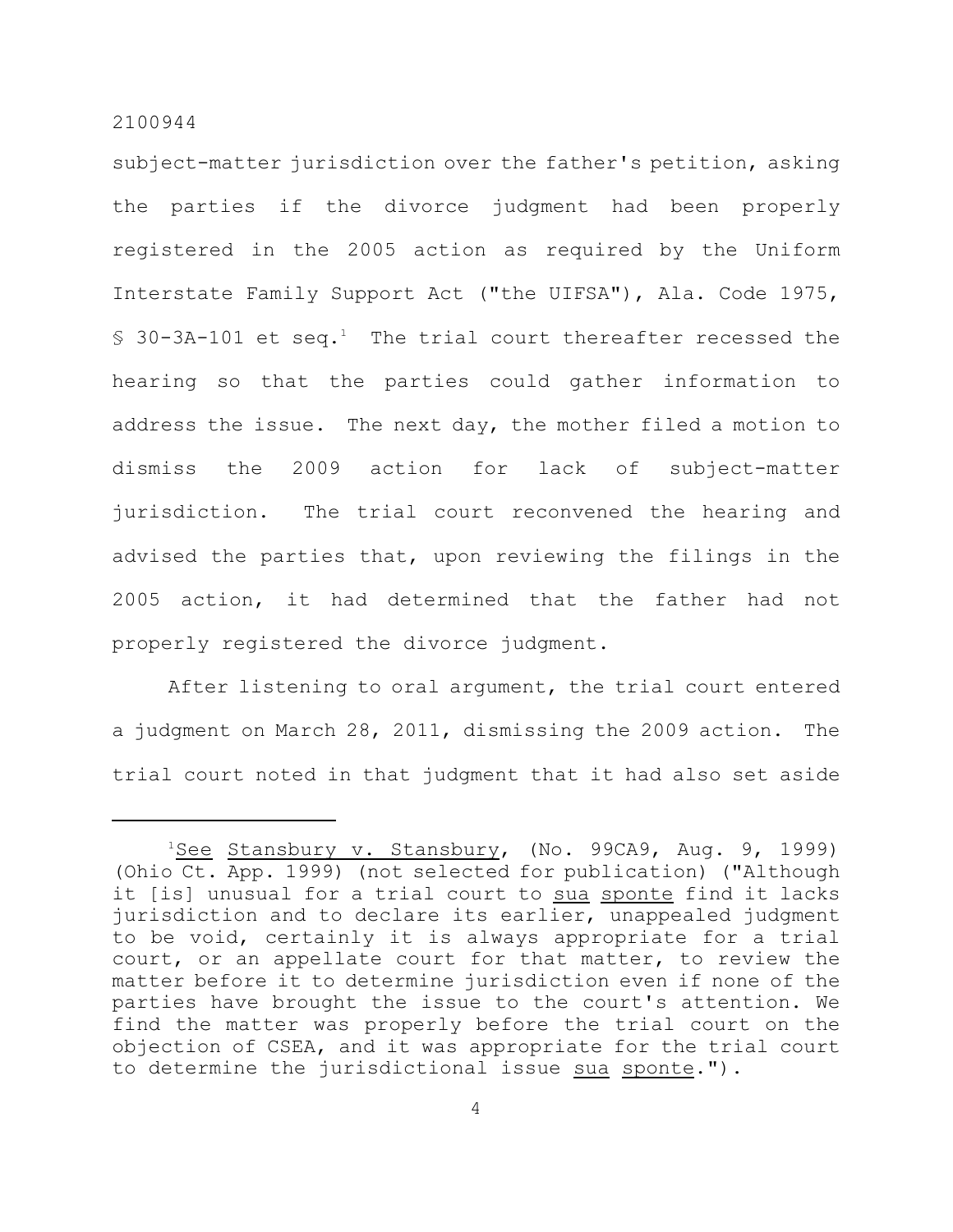the 2006 modification judgment based on the mother's motion to dismiss for lack of jurisdiction, which, as the trial court found, the mother had actually filed in the 2005 action. The trial court further found that it lacked any independent jurisdictional basis for modifying the child-support provisions of the divorce judgment in the 2009 action. On March 31, 2011, the father filed a motion requesting an evidentiary hearing; the trial court treated that motion as a request under Rule 59, Ala. R. Civ. P., that it "reconsider" its order dismissing the 2009 action. On June 1, 2011, the trial court conducted a hearing at which the father presented evidence indicating that the mother had resided in Alabama since 2005 and that the mother had not contested the authority of the trial court to hear the 2005 action and to enter the 2006 modification judgment. After receiving briefs on the issue from both parties, the trial court entered an order on June 13, 2011, denying the father's Rule 59 motion. The father timely appealed to this court.

The father argues first that the mother could not collaterally attack the 2006 modification judgment entered in the 2005 action. In its June 13, 2011, postjudgment order,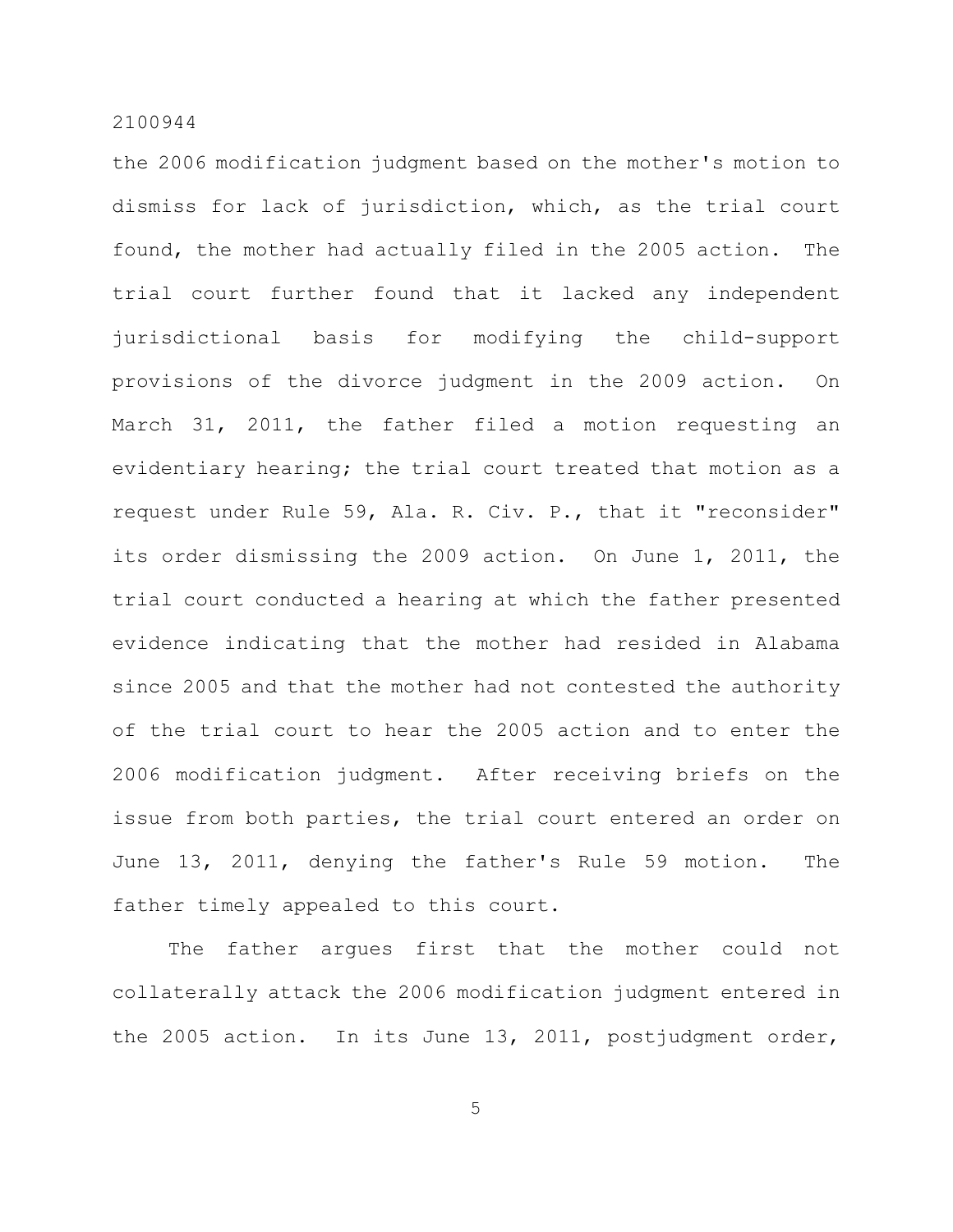the trial court indicated that the mother had filed a motion to dismiss for lack of subject-matter jurisdiction in the 2005 action, which it had treated as a motion to set aside the 2006 modification judgment, see Rule 60(b)(4), Ala. R. Civ. P. (authorizing a motion seeking to vacate a judgment on ground that it is void for lack of subject-matter jurisdiction). The June 13, 2011, postjudgment order reflects that the trial court had granted the mother's motion and set aside the 2006 modification judgment in the 2005 action.<sup>2</sup>

The filing of a Rule 60(b)(4) motion, even one filed under the same case number as the judgment being attacked, is a collateral attack on the judgment. Walker v. Blackwell, 800 So. 2d 582 (Ala. 2001). As a general rule, a judgment that is regular on its face and that indicates subject-matter and personal jurisdiction is conclusive on collateral attack. Reneke v. Reneke, 897 So. 2d 1101, 1105 (Ala. Civ. App. 2003). However, "'[j]udgments entered without subject-matter jurisdiction can "be set aside at any time as void, either on direct or on collateral attack."'" Kaufman v. Kaufman, 934

 $2$ The father did not provide this court with the record from the 2005 action.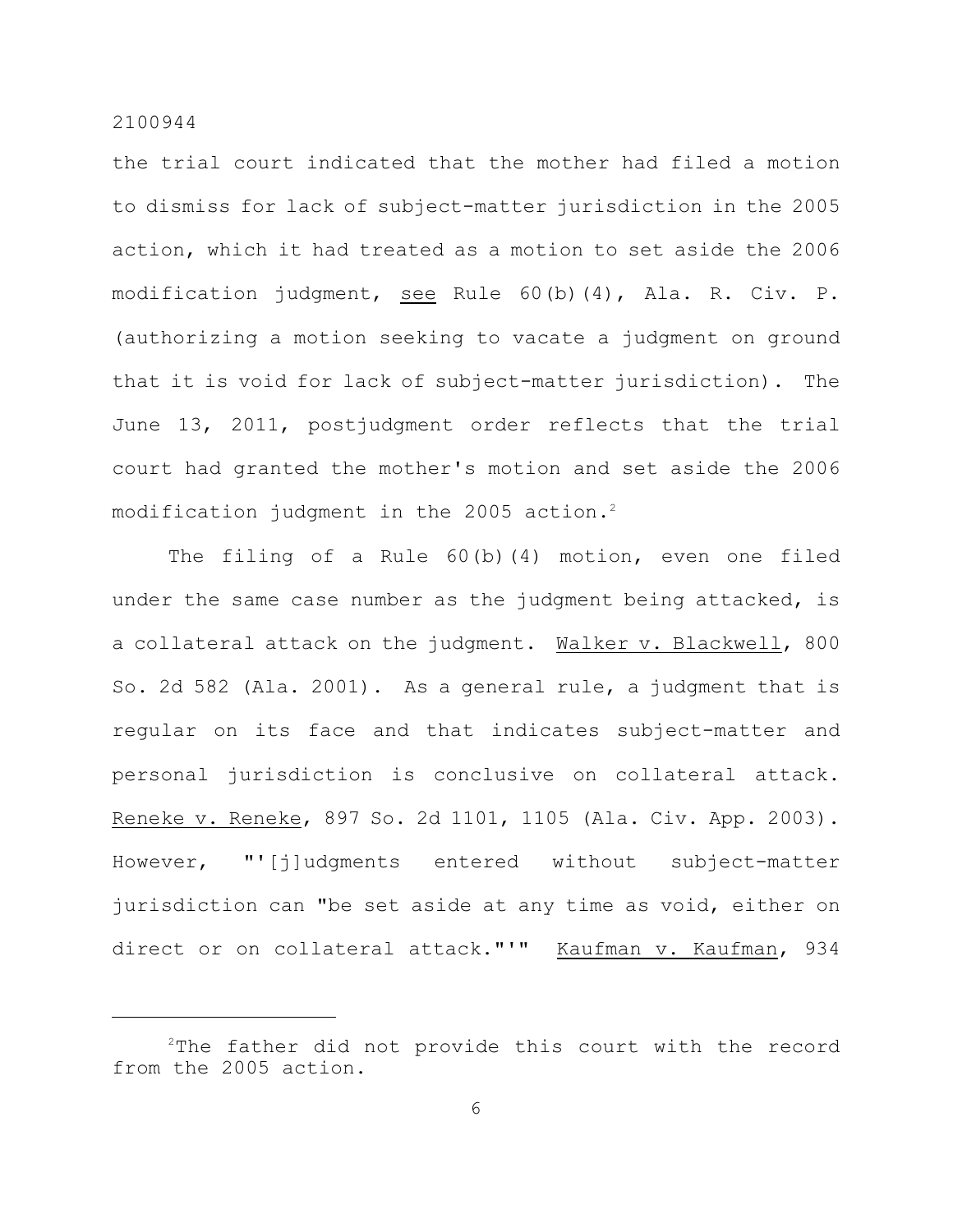So. 2d 1073, 1082 (Ala. Civ. App. 2005) (quoting Alves v. Board of Educ. for Guntersville, 922 So. 2d 129, 134 (Ala. Civ. App. 2005), quoting in turn International Longshoremen's Ass'n v. Davis, 470 So. 2d 1215, 1217 (Ala. 1985)). "'A judgment is subject to collateral attack for lack of jurisdiction if a jurisdictional defect is apparent on the face of the record.'" Walker v. Blackwell, 800 So. 2d at 586 (quoting Manning v. Wingo, 577 So. 2d 865, 867 (Ala. 1991)). Therefore, the mother was not precluded from collaterally attacking the 2006 modification judgment on the ground that the trial court had lacked subject-matter jurisdiction to enter it.

The father next argues that the trial court did not have any evidence before it upon which to conclude that it had lacked subject-matter jurisdiction to enter the 2006 modification judgment. However, a trial court can take judicial notice of the pleadings and other materials on file in the clerk's record. See Richardson v. Richardson, 531 So. 2d 1241, 1242 (Ala. Civ. App. 1988). The trial court indicated that, after reviewing the materials in the clerk's files in the 2005 action, it discovered that the father had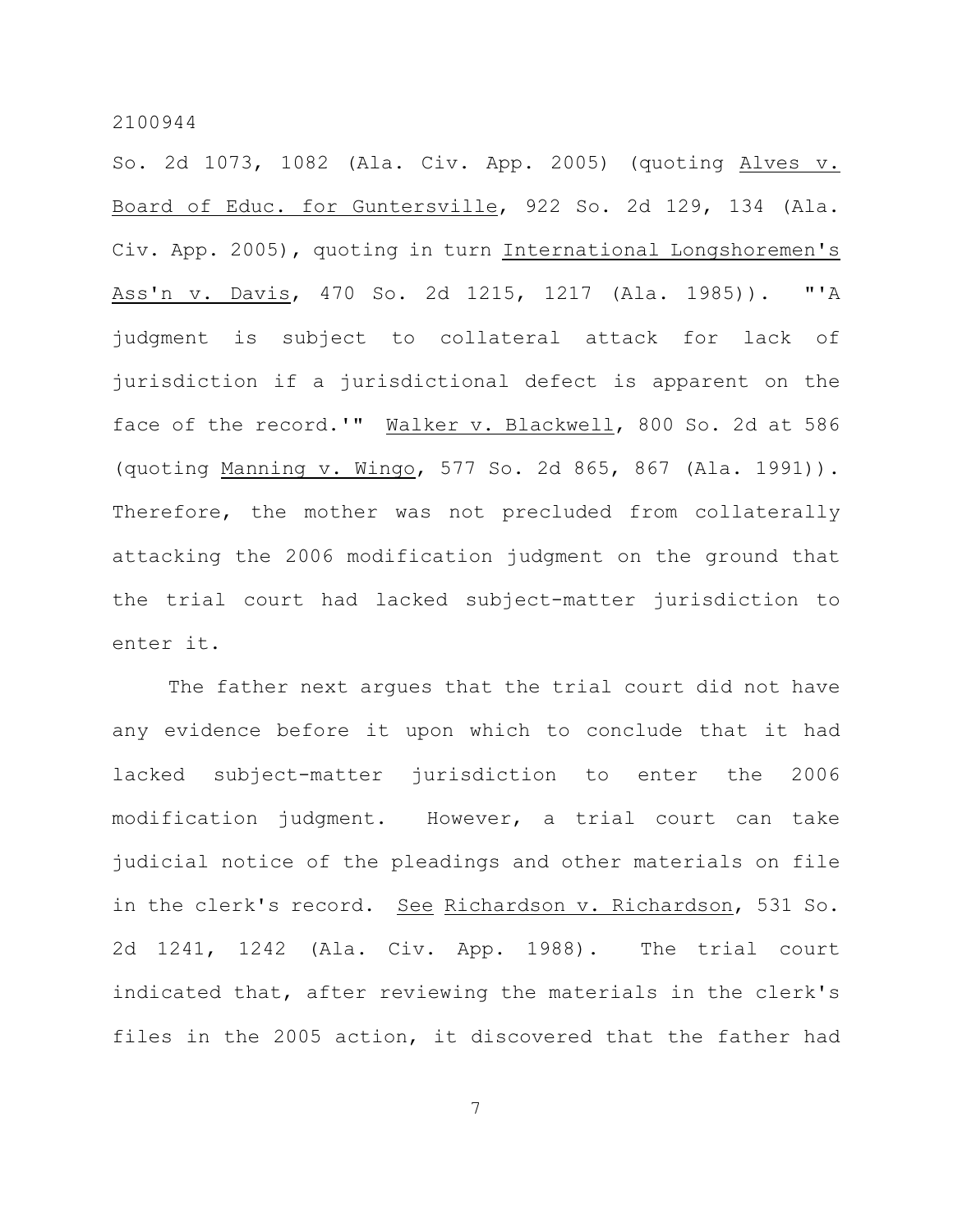not properly registered the divorce judgment, i.e., that a jurisdictional defect appeared on the face of the record. See Walker, supra. Thus, we reject any contention that the trial court lacked any evidence on which to base its finding that the father had failed to properly register the divorce judgment.

The father next argues that the trial court, for a variety of reasons, erred in setting aside the 2006 modification judgment; however, the father appealed only the March 28, 2011, judgment, which dismissed only the petition for a rule nisi and the petition to modify the divorce judgment filed on August 6, 2009. We, therefore, cannot consider any arguments addressed toward the propriety of the judgment setting aside the 2006 modification judgment. See Landry v. Landry, 42 So. 3d 755, 757-78 (Ala. Civ. App. 2009) (recognizing that an appellant's failure to properly file a notice of appeal as to a particular judgment prevents an appellate court from obtaining jurisdiction to review that judgment). Nevertheless, because the trial court relied on its vacation of the 2006 modification judgment as its basis for dismissing the 2009 action, out of an abundance of caution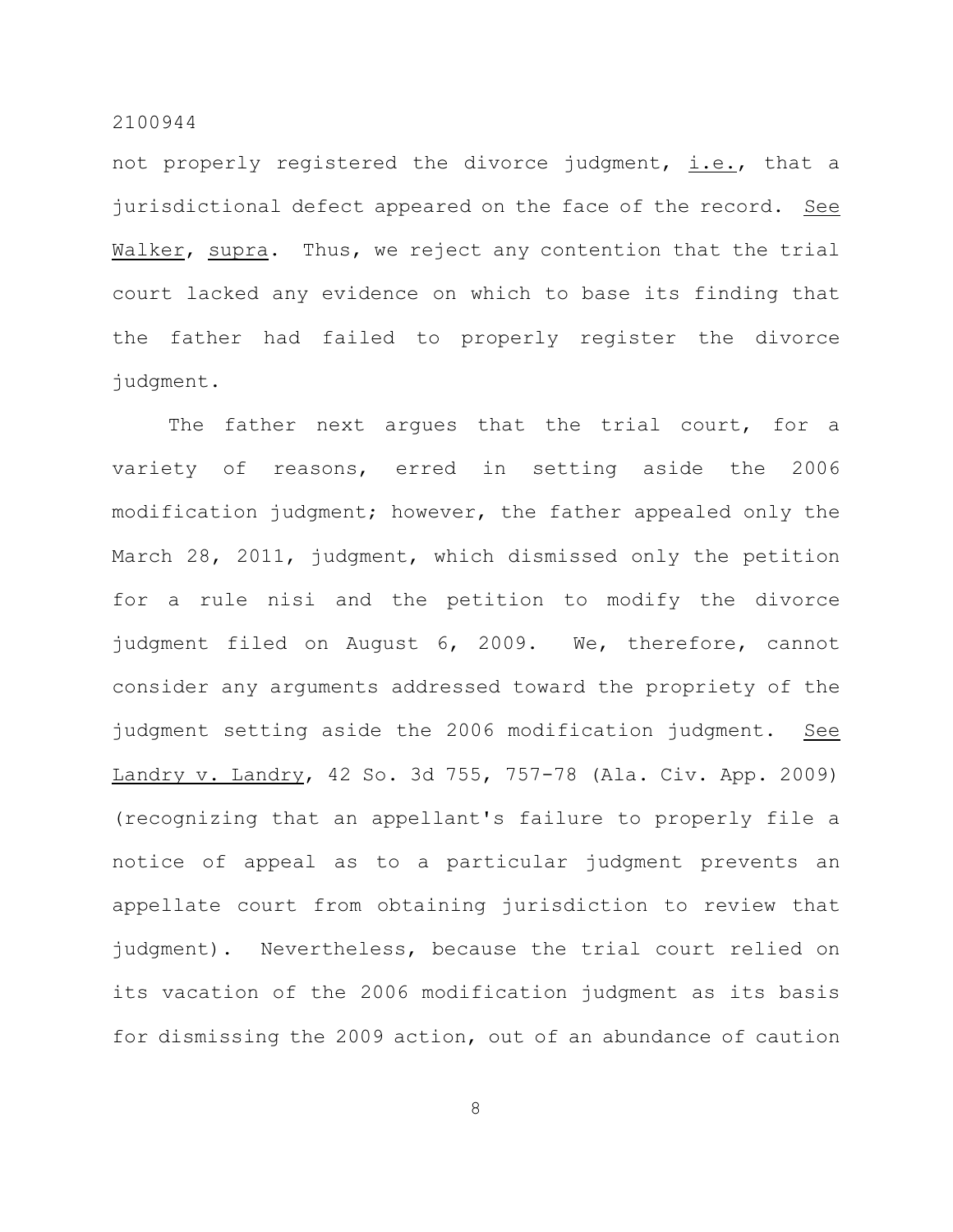we address the father's contentions and find that the trial court did not err in setting aside the 2006 modification judgment.

In the 2005 action, the father sought solely a modification of, not the enforcement of, the child-support provisions of the divorce judgment.<sup>3</sup> Section 30-3A-609, Ala. Code 1975, a part of the UIFSA, provides, in pertinent part:

"A party ... seeking to modify ... a childsupport order issued in another state shall register that order in this state in the same manner provided in [§ 30-3A-602, Ala. Code 1975,] if the order has not been registered."

By its plain language, § 30-3A-609 mandates that a party seeking modification of a foreign child-support order must register that order in the manner prescribed by the UIFSA. The father argues that \$ 30-3A-613, Ala. Code 1975, applied to the 2005 action and relieved him of the duty of registering

 $3$ Although the divorce judgment did not order the mother to pay regular child support due to her unemployment, the trial court concluded that the divorce judgment did award child support by requiring the mother to pay a share of the children's medical and dental expenses. The father does not dispute that finding. Hence, this was not a case in which a foreign jurisdiction had failed to address child support so that no registration of the previously entered foreign judgment would have been required. See Ex parte Davis, [Ms. 2100515, Oct. 7, 2011] So. 3d , (Ala. Civ. App. 2011).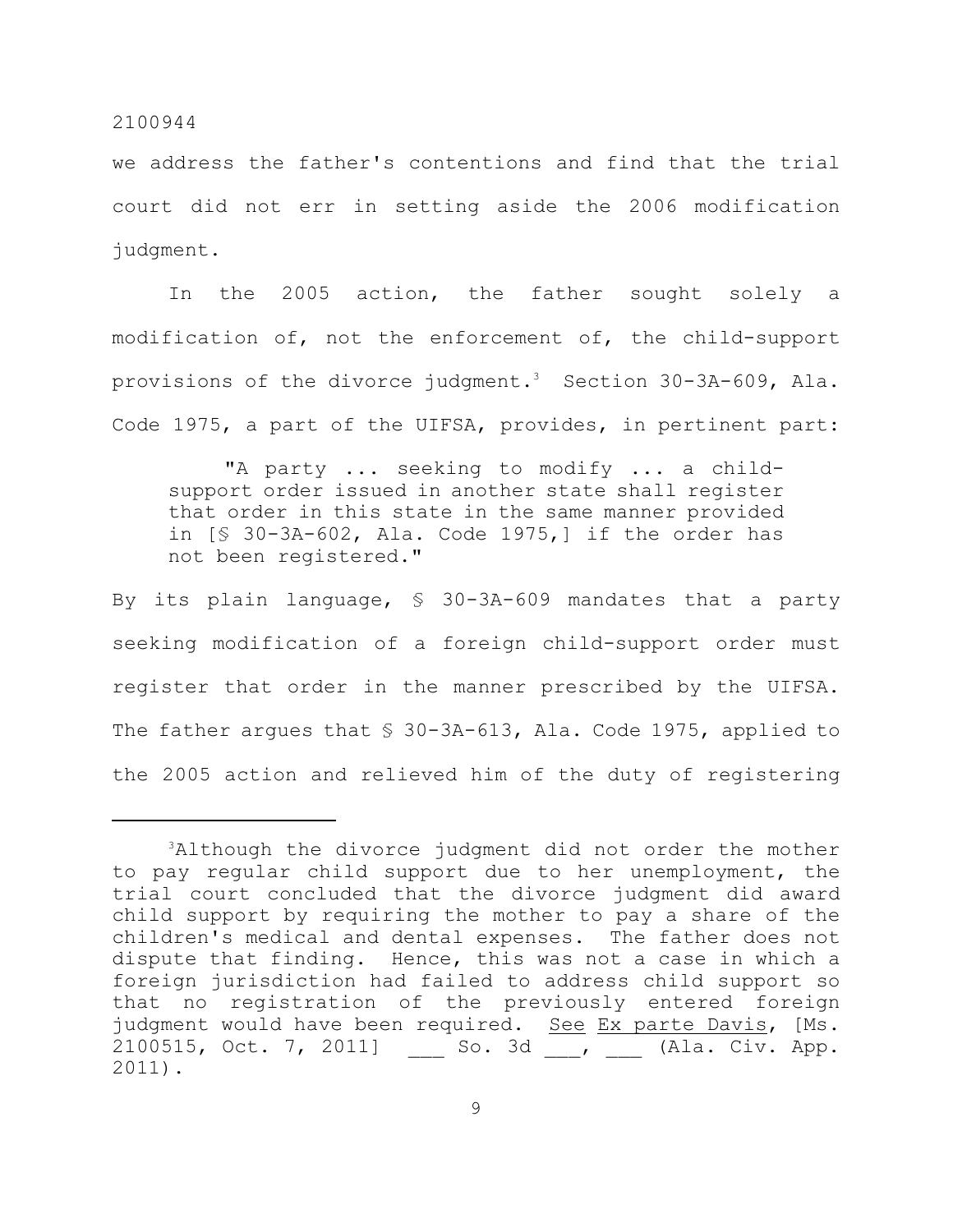the foreign support judgment. However, § 30-3A-613(a) provides:

"If all of the parties who are individuals reside in this state and the child does not reside in the issuing state, a court of this state has jurisdiction to enforce and to modify the issuing state's child-support order in a proceeding to register that order."

(Emphasis added.) We acknowledge that the mother and the father resided in Alabama in 2005 and that the children had left Missouri so that § 30-3A-613(a) applies, see Matthews v. Matthews, 368 Ark. 252, 244 S.W.3d 660 (2006) (holding that Arkansas's version of the UIFSA applied to registration and modification of foreign child-support order, even though father, mother, and child resided in state); however, under that statute, the trial court could modify the child-support provisions in the divorce judgment only "in a proceeding to register" that judgment. Section 30-3A-613(a) does not relieve a parent seeking to modify a foreign child-support order of the requirement of registering that order even if both parents and all the children have left the issuing state and now reside in this state. See Mathews v. Mathews, 98 Ark. App. 30, 249 S.W.3d 840 (2007) (reversing lower court's judgment for failing to require registration of Missouri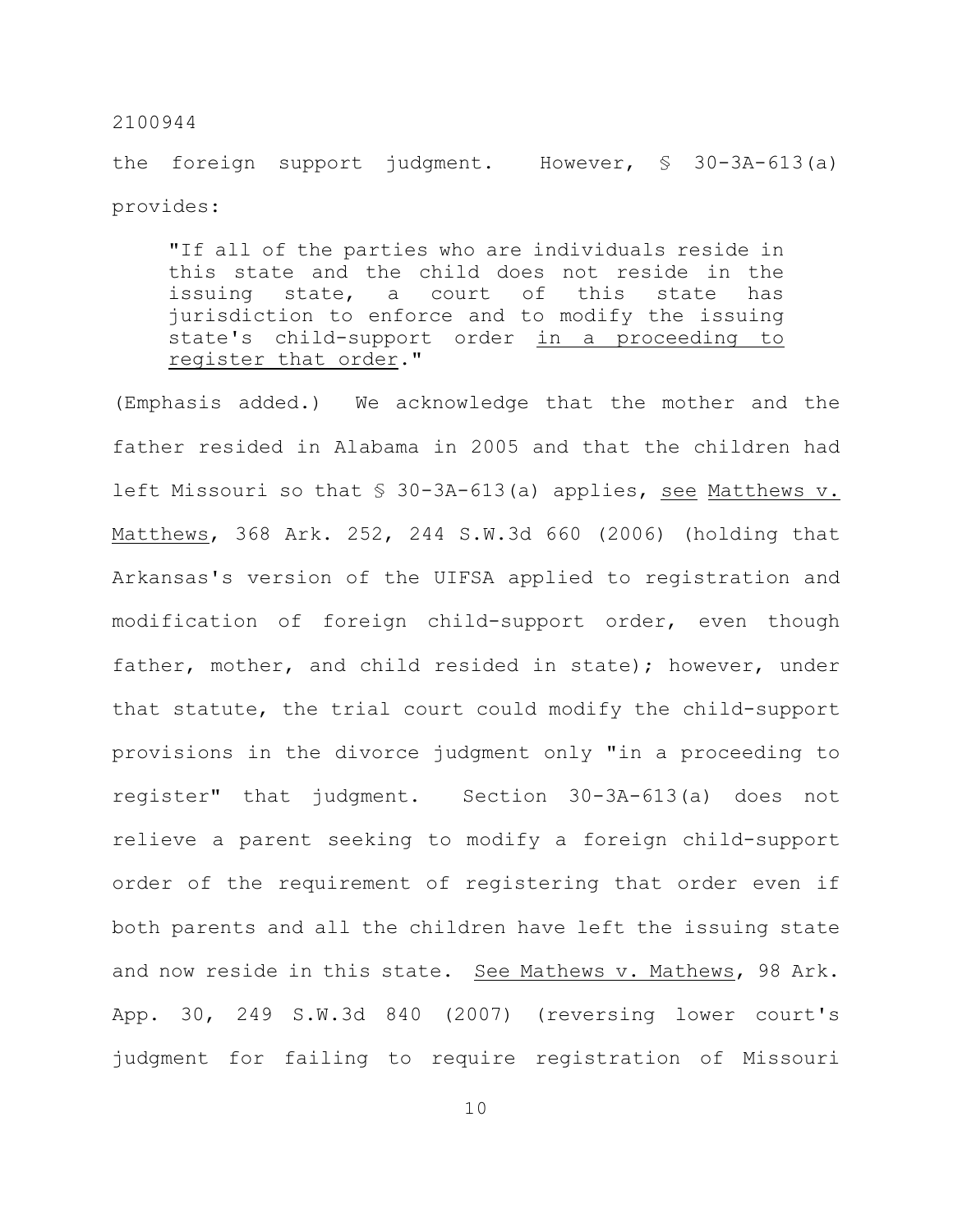judgment in modification action in which both parents and the children had all moved to Arkansas).

Section 30-3A-602(a), Ala. Code 1975, provides:

"A support order or income-withholding order of another state may be registered in this state by sending the following documents and information to the appropriate court in this state:

"(1) a letter of transmittal to the court requesting registration and enforcement;

"(2) two copies, including one certified copy, of all orders to be registered, including any modification of an order;

"(3) a sworn statement by the party seeking registration or a certified statement by the tribunal or collection agency showing the amount of any arrearage;

"(4) the name of the obligor and, if known:

> "(i) the obligor's address and Social Security number;

> "(ii) the name and address of the obligor's employer and any other source of income of the obligor; and

> "(iii) a description and the location of property of the obligor in this state not exempt from execution; and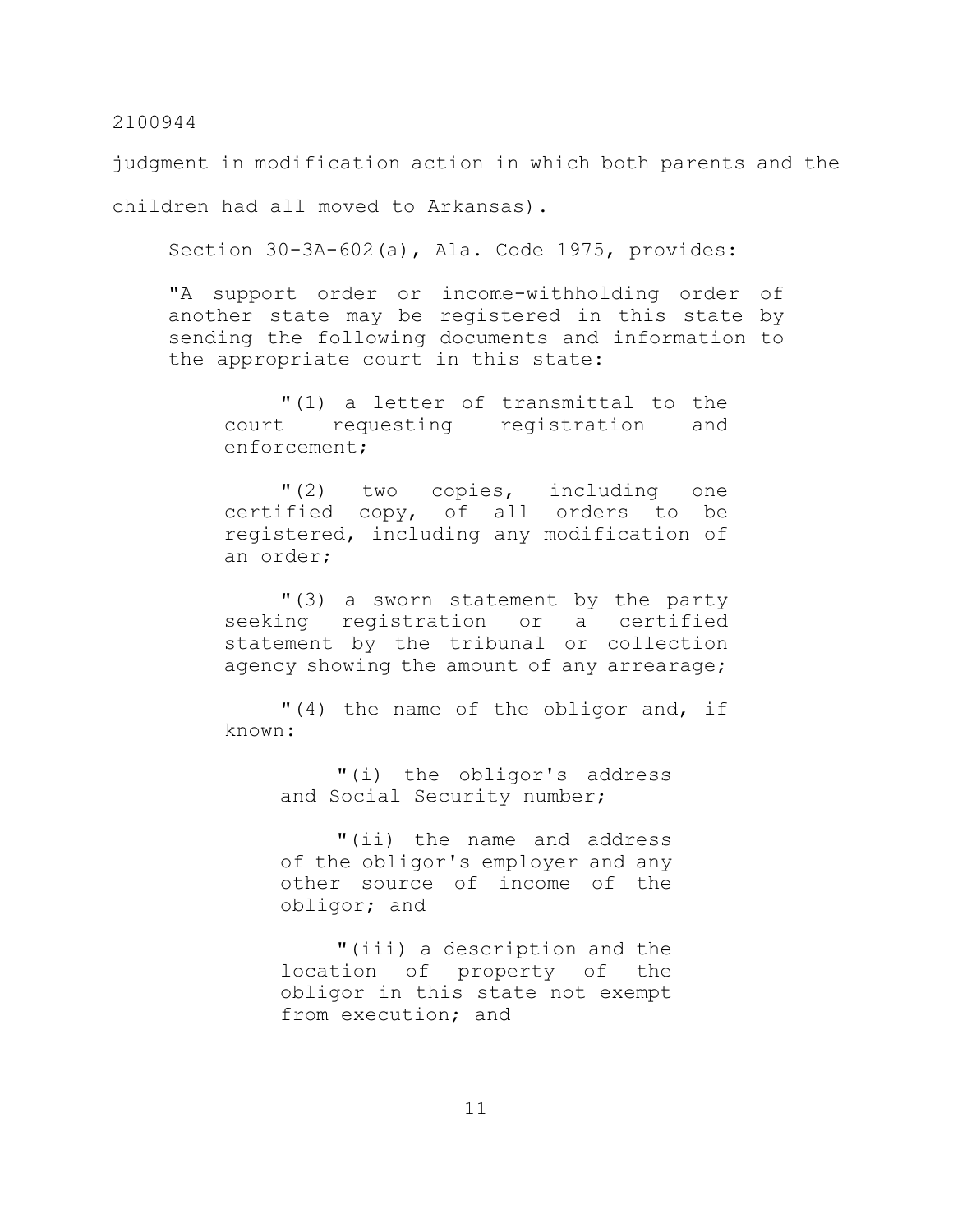"(5) the name and address of the obligee and, if applicable, the agency or person to whom support payments are to be remitted."

Although the father essentially acknowledges in his brief to this court that he did not strictly comply with § 30-3A-602, he argues that only substantial compliance should be required in a modification case in which the parties and the children reside in Alabama. See Twaddell v. Anderson, 523 S.E.2d 710 (N.C. Ct. App. 1999). We need not decide that point, however. In his brief to this court, the father admits that the appellate record does not contain the documents that, he asserts, demonstrate that he substantially complied with § 30-3A-602. The burden is on the father, as the appellant, to ensure that the record on appeal contains sufficient evidence to warrant a reversal. Goree v. Shirley, 765 So. 2d 661, 662 (Ala. Civ. App. 2000). This court may not take judicial notice of the trial court's records in the 2005 action. See J.B. v. Cleburne Cnty. Dep't of Human Res., 992 So. 2d 34, 40-41 (Ala. Civ. App. 2008). Hence, this court has no basis for finding that the father substantially complied with § 30- 3A-602.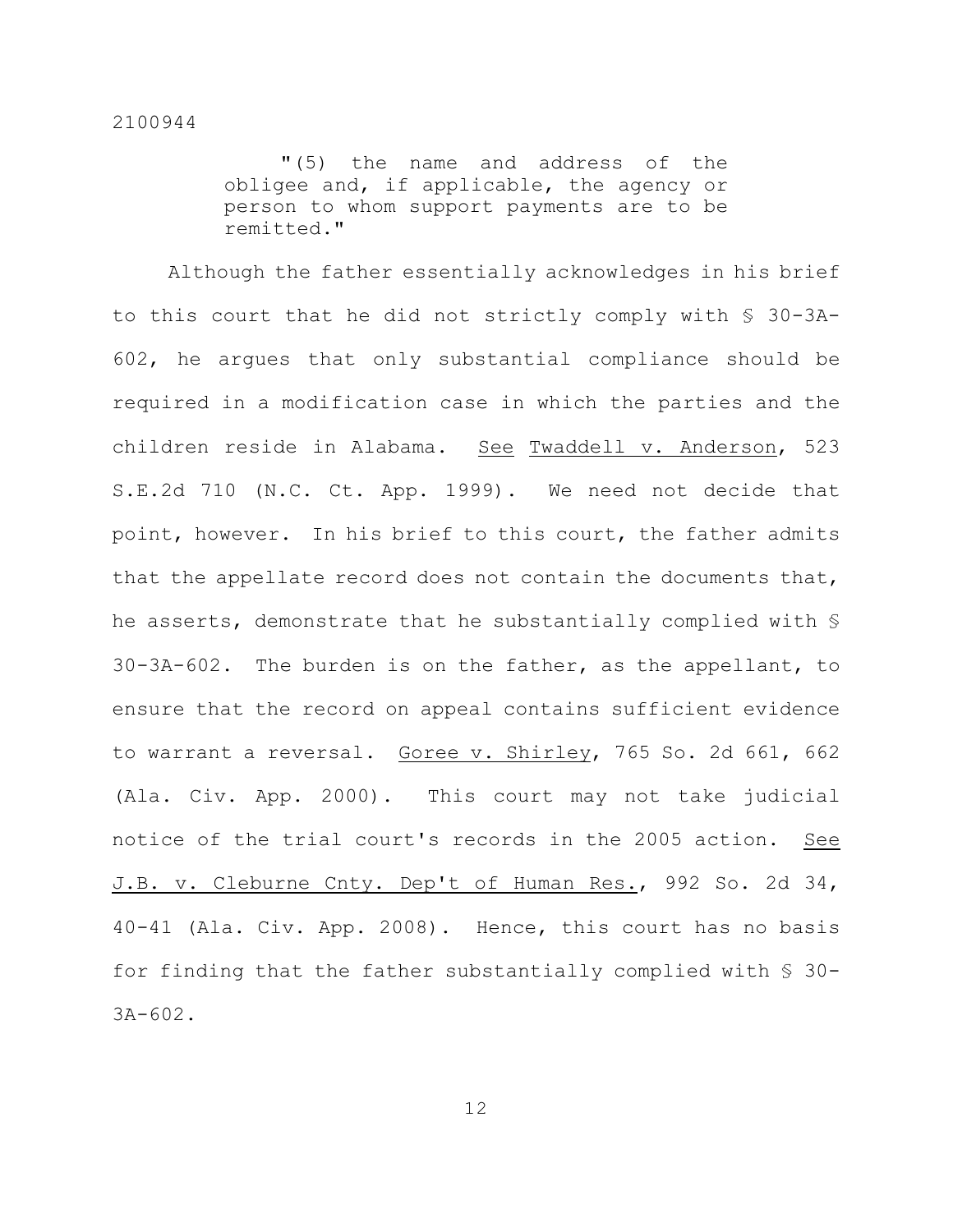The father also points out that other jurisdictions have held that, in the absence of prejudice to the opposing party, a failure to properly register a foreign judgment does not deprive a court of jurisdiction to modify that judgment under the UIFSA. See Kendall v. Kendall, 340 S.W.3d 483 (Tex. App. 2011); Owen v, Phillips, 126 Wash. App. 487, 108 P.3d 824 (2005); and Nelson v. Halley, 827 So. 2d 42, 45-46 (Miss. Ct. App. 2002) (en banc). However, this court, like the appellate courts of many other states, see, e.g., Auclair v. Bolderson, 6 A.D.3d 892, 895, 775 N.Y.S.2d 121 (N.Y. App. Div. 2004); Lamb v. Lamb, 14 Neb. App. 337, 707 N.W.2d 423, 436 (2005); and Cepukenas v. Cepukenas, 221 Wis. 2d 166, 584 N.W.2d 227, 229 (1998), has consistently held that a foreign child-support order must be registered before an Alabama circuit court obtains subject-matter jurisdiction to modify that order. See R.J.R. v. C.S., 72 So. 2d 643, 647 (Ala. Civ. App. 2011); and S.A.T. v. E.D., 972 So. 2d 804, 807 (Ala. Civ. App. 2007). The father has not presented this court with any compelling reason for overruling that line of cases.

Because the father did not register the divorce judgment, the trial court lacked subject-matter jurisdiction to enter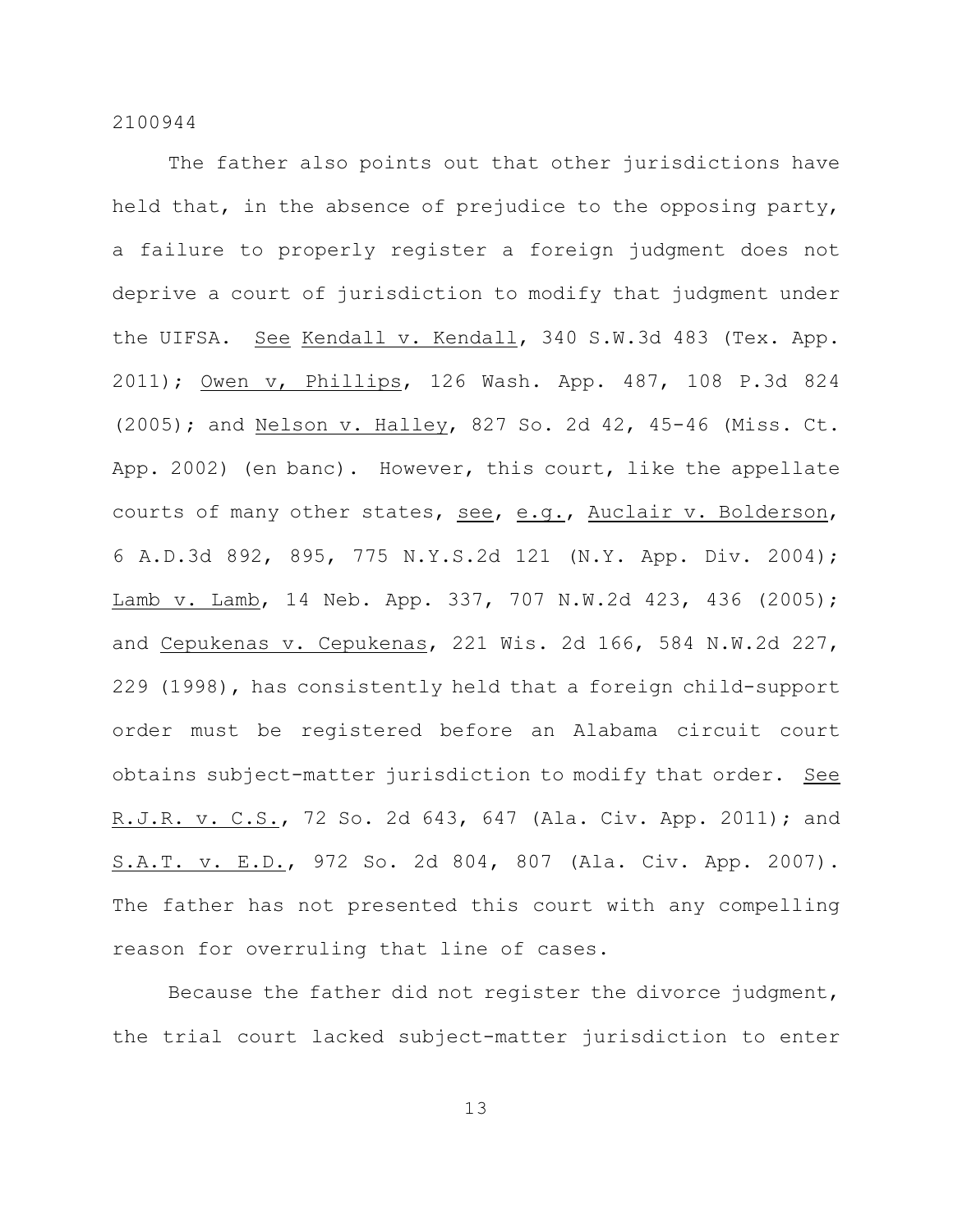its 2006 modification judgment. The father argues that the trial court nevertheless could not vacate the 2006 modification judgment because the mother, by failing to contest the lack of registration, thereby confirmed the divorce judgment under § 30-3A-606, Ala. Code 1975. However, that Code section provides the procedure by which a nonregistering party may contest the validity or enforcement of a registered order. Section 30-3A-606(b) provides that a registered order will be confirmed by operation of law if a nonregistering party fails to timely contest it. According to § 30-3A-606(a), a nonregistering party has 30 days from the "date of service of notice of the registration" to contest the order. Section 30-3A-606 does not apply to a situation in which a foreign child-support order has not been duly registered, and it does not provide in any manner that a failure to contest a lack of registration thereby confirms an unregistered foreign child-support order. Because § 30-3A-606 is inapplicable, we conclude that the fact that the mother did not contest the lack of registration of the divorce judgment in the 2005 action is immaterial under the general rule that subject-matter jurisdiction cannot be conferred by the consent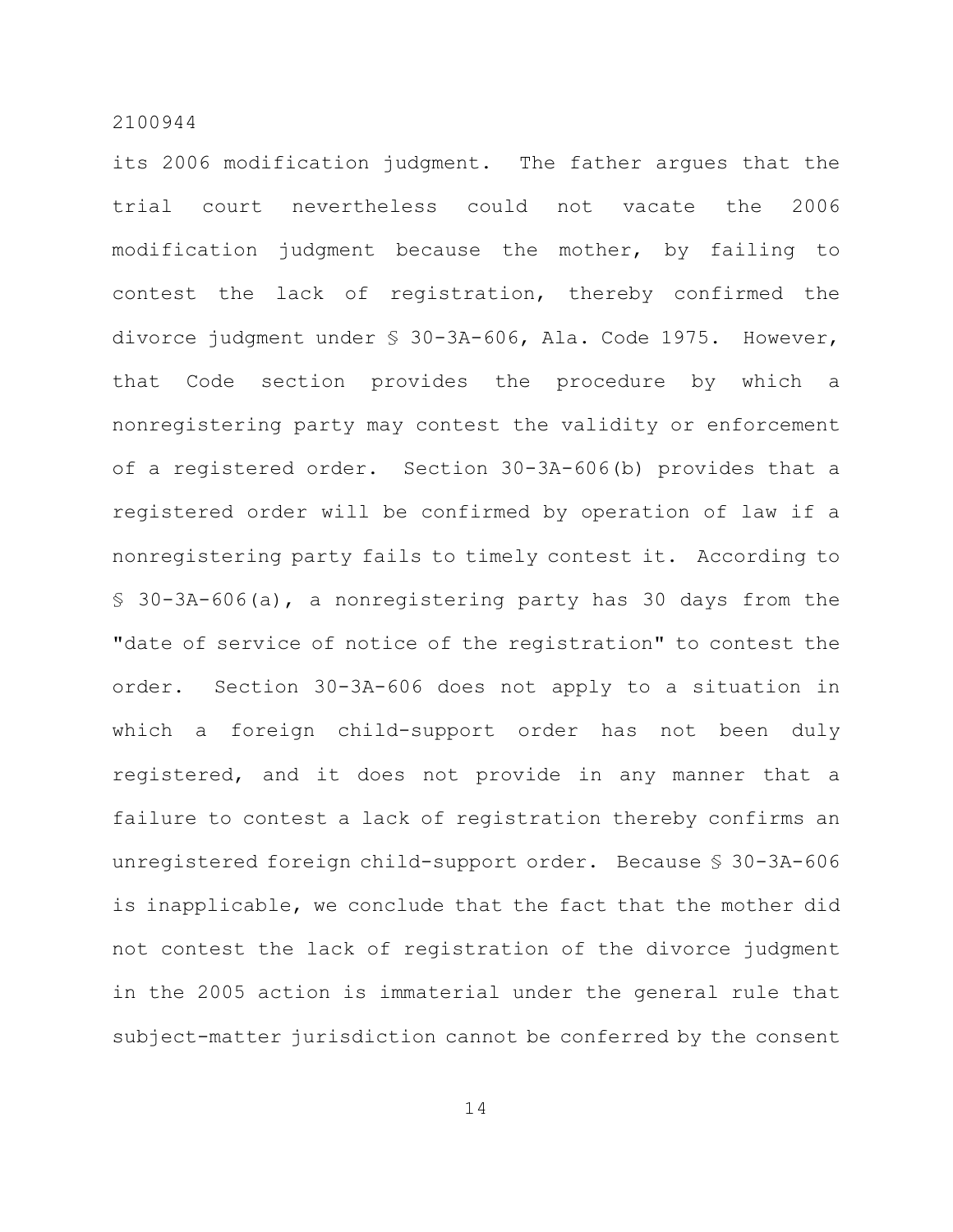of the parties. University of South Alabama Hosp. v. Blackmon, 987 So. 2d 1138, 1143 (Ala. Civ. App. 2007).

We also reject any contention that the doctrines of the law of the case and res judicata precluded the trial court from setting aside the 2006 modification judgment. Both doctrines are designed to avoid repeated litigation over an issue that has already been decided. See Belcher v. Queen, 39 So. 3d 1023, 1038 (Ala. 2009); and Williams v. Moore, 36 So. 3d 533, 540-41 (Ala. Civ. App. 2008) (citing Whisman v. Alabama Power Co., 512 So. 2d 78, 81 (Ala. 1987)). The father argues that the trial court at least impliedly decided that it had subject-matter jurisdiction when it modified the divorce judgment in the 2005 action and that the trial court, even if it acted in error in the 2005 action, was thereby prevented from later deciding otherwise. However, Alabama caselaw provides that the issue of subject-matter jurisdiction can be raised at any time, even after a judgment has been entered, K.M.G. v. B.A., 73 So. 3d 708, 710 (Ala. Civ. App. 2011), and, as set out at length above, that a judgment entered without subject-matter jurisdiction can always be collaterally attacked.